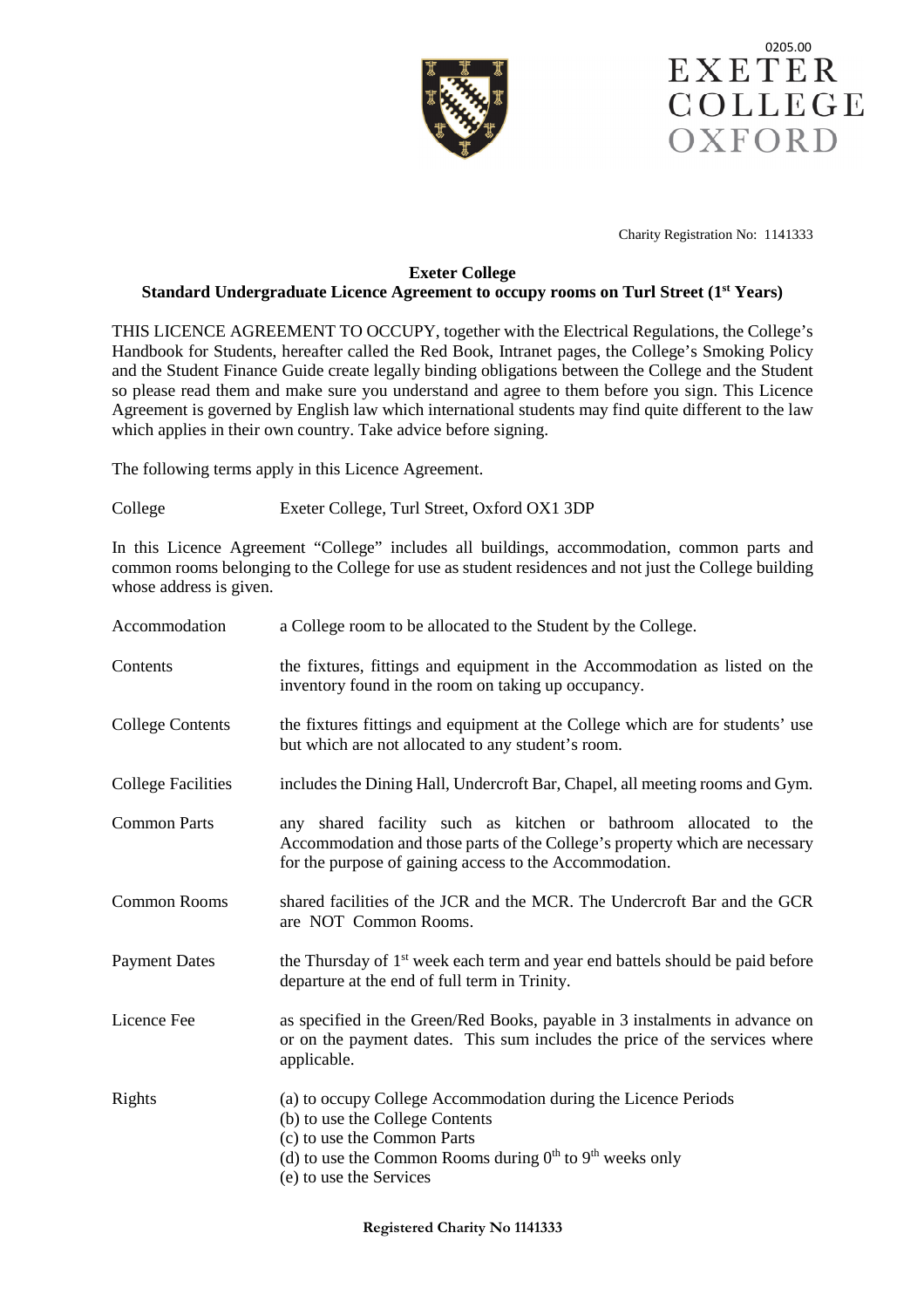|                         | (f) to use the College's Facilities                                                                                                                                                                                                                                                                                                                                                                                                    |
|-------------------------|----------------------------------------------------------------------------------------------------------------------------------------------------------------------------------------------------------------------------------------------------------------------------------------------------------------------------------------------------------------------------------------------------------------------------------------|
| Services                | (a) repair of the College<br>(b) lighting of the College<br>(c) heating of the College between $1st$ of October and $30th$ April<br>(d) providing hot and cold running water to the Accommodation and Common<br>Parts<br>(e) providing an electricity supply to the Accommodation<br>(f) insurance of the College<br>(g) disposal of rubbish deposited in proper receptacles<br>(h) cleaning of the Accommodation and the Common Parts |
| Licence Periods         | from 10.00am on $6th$ October 2019 to 10.00am on $7th$ December 2019<br>from 12.00 noon on 16 <sup>th</sup> January 2020 to 10.00 am on 14 <sup>th</sup> March 2020<br>from 12 noon on $23^{\text{rd}}$ April 2020 to 10.00am on $20^{\text{th}}$ June 2020                                                                                                                                                                            |
| <b>Vacation Periods</b> | any period outside of the published University Terms, including extended<br>terms. These are:                                                                                                                                                                                                                                                                                                                                          |
|                         | 7 <sup>th</sup> December 2019 to 15 <sup>th</sup> January 2020<br>$14th$ March 2020 – 22 <sup>nd</sup> April 2020<br>$20th$ June $2020 - 8th$ October 2020                                                                                                                                                                                                                                                                             |

Students may only stay in College accommodation over these Vacation Periods (less the Closure Period  $-20<sup>th</sup>$  December 2019 –  $2<sup>nd</sup>$  January 2020 if they have applied for, and have been granted vacation residence in accordance with College Regulations.

# **Due to Admissions Interviews and College Christmas Closure, there will be no vacation residence at the College Main Site from 7th December 2019 – 2nd January 2020 .**

## **1. Student's Obligations**

- 1.0 To pay the Licence Fee to the College in advance of or on the Payment Dates.
- 1.1 To check the Accommodation and contents and report any problems to the Accommodation Manager within 7 days of the start of the Licence Agreement by completing the form that will be in your room awaiting your arrival. Failure to return this form may make you liable for any damage found after your departure.
- 1.2 To keep the Accommodation, the Accommodation Contents and (jointly with other students) the College contents, the Common Parts and Common Rooms in a clean and tidy condition and not to damage them.
- 1.3 At the end of each Licence Period to leave the Accommodation, the Common Parts, and the Common Rooms in a clean and tidy condition and clear of all rubbish and all personal belongings, including electrical appliances, and to return to the College the keys to the Accommodation. The Student will be responsible for meeting all reasonable removal and storage charges if items of property and belongings are left in the Accommodation at the end of the Licence. The College will remove and store the items for a maximum of one month. The College will notify the Student that this has been done at the Student's last known address. If the items are not collected within one month, the College may dispose of the items and the Student will be liable for the reasonable costs of disposal.
- 1.4 To allow the College, at reasonable times and after giving reasonable notice, to enter the Accommodation for the purpose of viewing, inspection, maintenance or repair. No notice is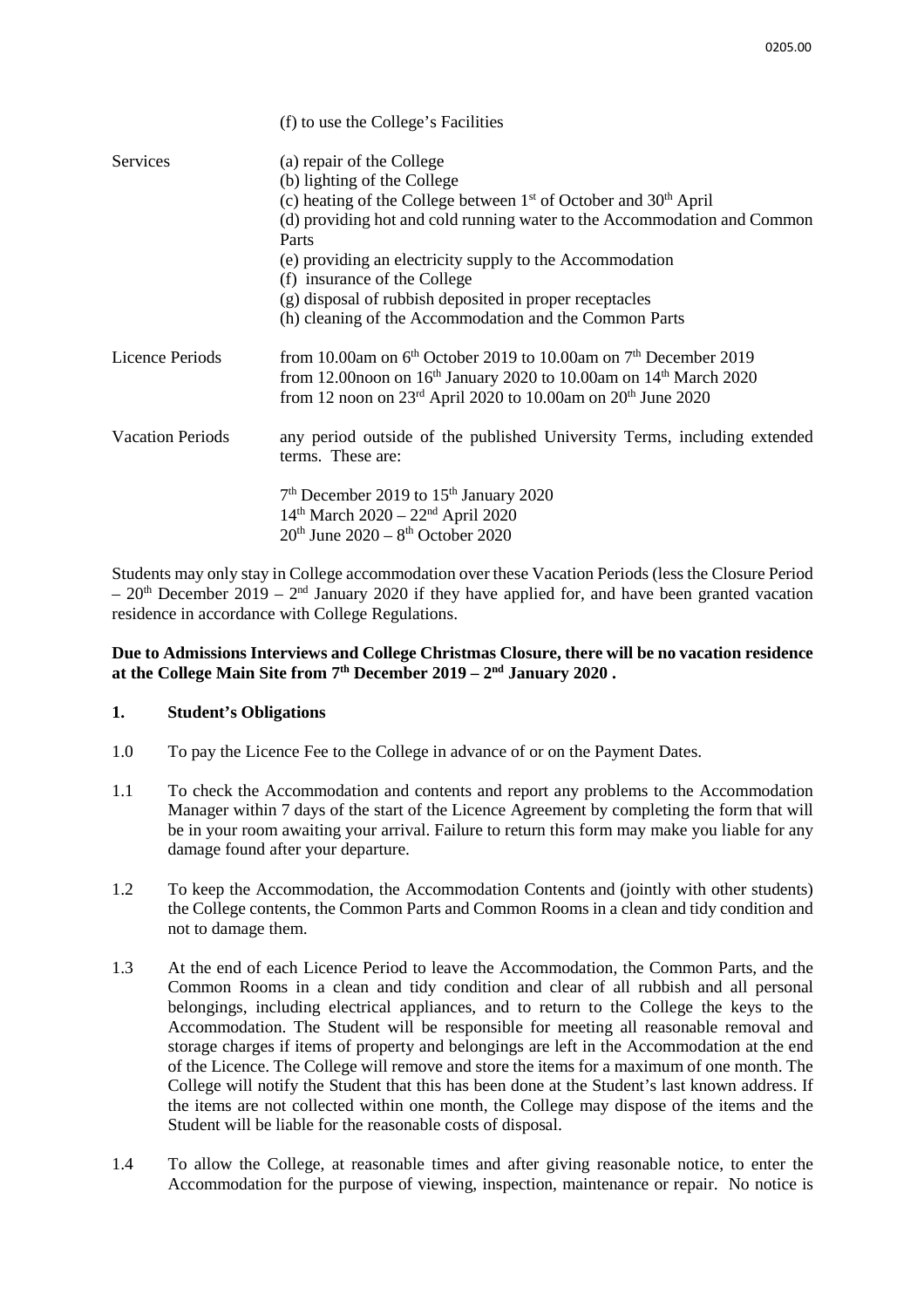required to be given in an emergency, for routine cleaning on the designated days, or where the need for repair (or any other matter affecting the suitability of the Accommodation for habitation) was reported by either the scout or the Student, but otherwise the College will normally aim to give 7 days prior notice for planned maintenance work and 24 hours prior notice for other purposes.

- 1.5 To comply with all applicable legislation to avoid the Student's actions or negligence having an adverse effect on the College, its staff, other students and visitors or The University of Oxford or on the owners or occupiers of nearby property.
- 1.6 To comply with The University of Oxford's Regulations together with the Red Book made available to the Student and also available on the College website.
- 1.7 To report to the College as directed in the College's Red Book, any damage or want of repair at the College or failure of the services as soon as reasonably practicable and in any event within 24 hours of becoming aware of it.
- 1.8 To pay to the College all costs reasonably incurred in enforcing the Student's obligations in this Licence Agreement or arising from a breach of them. The Student shall not be required to contribute to loss or damage which in the College's reasonable opinion has been caused by an intruder, provided that the Student has complied with his/her obligations in this Licence Agreement relating to College security.
- 1.9 Promptly to send to the College a copy of any communication the Student receives which is likely to affect the College or the Accommodation.
- 1.10 Not to alter, add to or do anything which may cause damage to the electrical installation, security or safety equipment in the College or which may be a fire risk or in any other way put the health and safety or security of others or the College's or other people's property at risk. Any portable appliance must comply with the College's Electrical Regulations which are available on the College website. The Student must within 3 days of request, either provide a safety certificate for, or remove from the Accommodation, any appliance which in the College's reasonable opinion, is unsafe, otherwise the College may remove it without further notice to the Student, charge any storage costs to the Student, and return it to the Student at the end of the Licence Agreement. Candles, incense sticks and naked flames are strictly prohibited.
- 1.11 To close and lock all windows and doors when the Accommodation is unoccupied, irrespective of how long the Accommodation is unoccupied. Not to allow any non-Exeter student to endeavour to enter the College immediately after you without registering at the Lodge. To look after all keys issued in relation to this Licence Agreement and to report any loss of such keys immediately or as soon as is reasonably practicable. Not to copy or loan keys to anyone else. Under no circumstances are you permitted to access and walk on the roof tops. Secondary fire exits should only be used in an emergency.
- 1.12 To comply with The University of Oxford's and College environmental policy and in particular (a) to take reasonable steps to avoid wasting fuel (e.g. by turning off lights and electrical equipment when not in use) or water and (b) participate in any waste recycling schemes operated by the College.
- 1.13 Not to put anything harmful, or which is likely to cause a blockage, in any pipes or drains especially via sinks, toilets, showers or baths in the Accommodation or Common Parts.
- 1.14 Not to remove from, affix to, change, damage or attempt to repair the structure or decorative finish of any part of the College or the contents. Blu tack, sellotape, sticky fixers or the like are not to be used for fixing anything to the walls or doors of the Accommodation.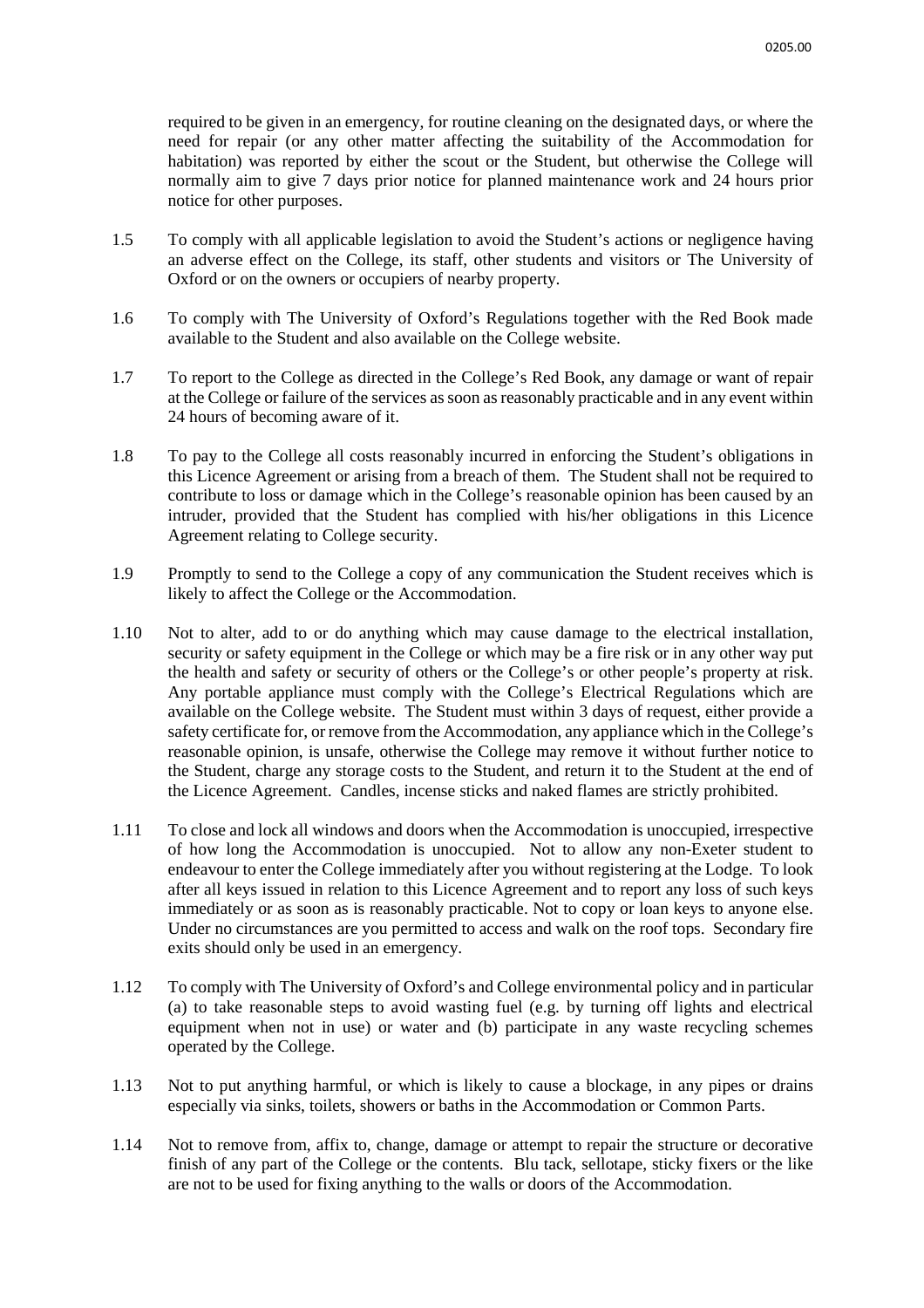- 1.15 Not to bring additional furniture (including electrical items [see the College Electrical Regulations], beds, futons, inflatable mattresses or other soft furnishings) into the College without the Accommodation Manager's prior written consent.
- 1.16 Not to use the Accommodation for any other purpose other than as a study bedroom for occupation by the Student personally while the Student is a Student of the College.
- 1.17 Not to share the Accommodation or sub-let it or transfer occupancy to any person. This Licence Agreement applies to the individual and NOT the room. If you choose to vacate the room before the end of the Licence Agreement, the room is returned to the College and no refund is payable. You may not "hand over" your Licence to any other person.
- 1.18 As directed in the College's Green/Red Books, occasional overnight visitors are allowed on the conditions that they stay no longer than two nights consecutively and no more than two nights in a sevenday period. All guests should be signed in in the Guest Book on the various sites.
- 1.19 Unaccompanied visitors must report to the Lodge on arrival.
- 1.20 Not to cause any nuisance, offence, disruption, harassment or disturbance to others, nor to play any musical instruments nor allow any noise to be heard outside the Accommodation.
- 1.21 Not to add to or change the telephone services to the Accommodation without the College's prior written consent and not to add to or change the information technology services installation or supply in the Accommodation and to comply at all times with the Computing policy as set out in the Green/Red Books.
- 1.22 Not to bring into the College the Accommodation or any common parts any animal or pet.
- 1.23 Not to keep any vehicle or vehicle parts in any part of College or the Accommodation. Bicycles must be registered at the Lodge and kept in the designated bicycle bays. They should not be kept in the Accommodation or Common Parts.
- 1.24 Not to cause any obstruction of the Common Parts or fire and safety equipment including fire exits.
- 1.25 Where the Student becomes aware of damage to the College caused by an unknown tenant, visitor or intruder, to report the incident to the College's Porters' Lodge on Turl Street, Iffley Road Supervisor or the Cohen Quad Front Desk staff immediately or as soon as reasonably practicable.
- 1.26 If you have a television in your room, ensure that you have a TV licence. A TV licence is also required if you use the laptop/mobile to watch programmes at the same time as they are shown on television.

#### **2. College's Obligations**

- 2.0 To provide the Services, subject to the College's Green/Red Books which include reporting procedures and response times for repairs and details of arrangements for refuse collection.
- 2.1 Except in the case of an emergency, for disrepair reported by the Student (or other matter preventing the Accommodation from being used) and for cleaning on designated days to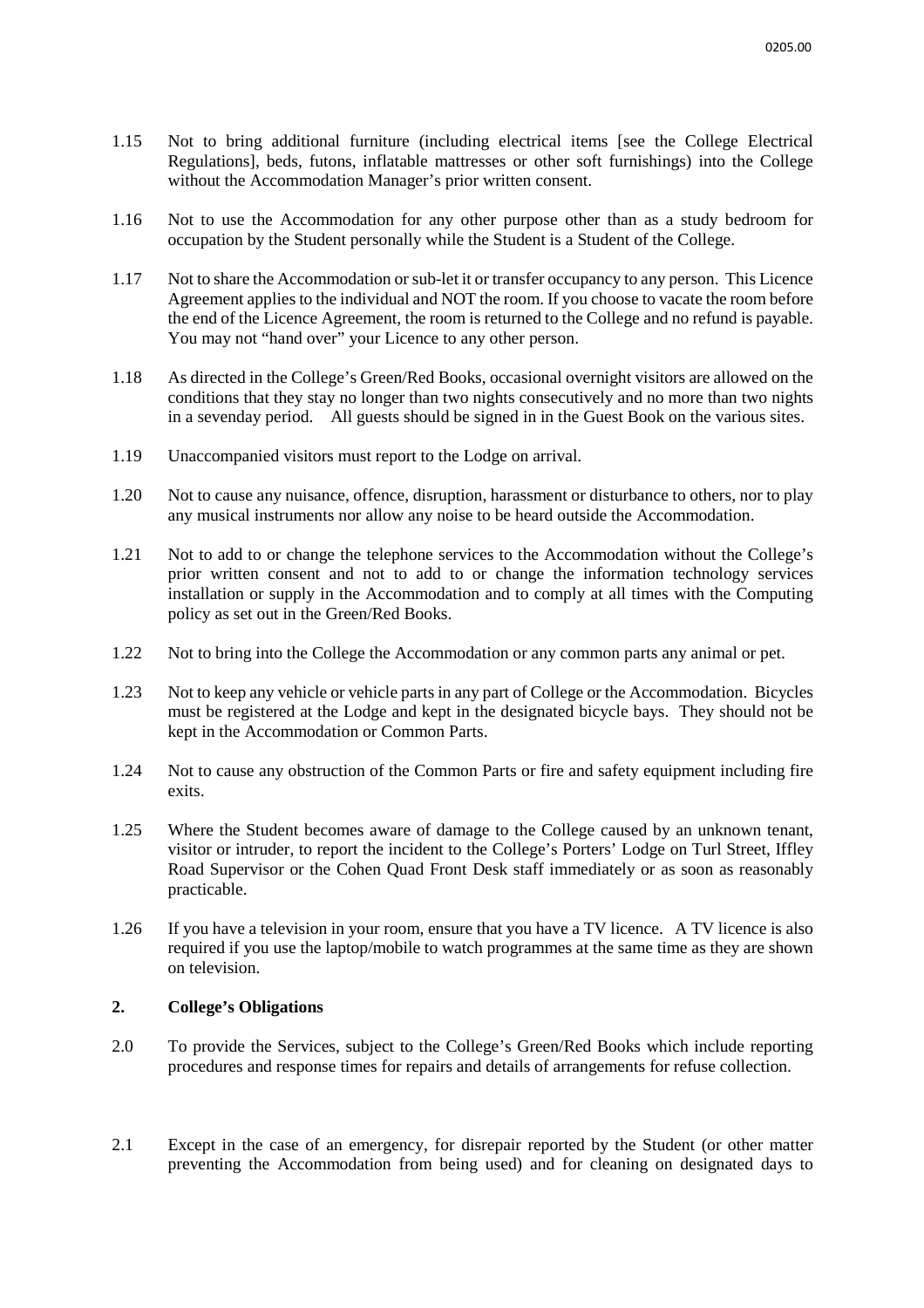normally give the Student at least 7 days' notice prior to entering the Accommodation during term-time.

- 2.2 Not to interrupt the Student's occupation of the Accommodation more than is reasonably necessary.
- 2.3 Not to disclose personal information obtained from the Student except as permitted by clause 3.1 of this Licence Agreement or where there is serious risk of harm to the Student, to others or to the College's Property.
- 2.4 To make available to the Student for inspection by prior arrangement:
	- (a) The College's Risk register for critical risks and the College's procedures for dealing with such risks;
	- (b) The College's Fault reporting and emergency procedures for use of the College laundry;
	- (c) The Universities UK Code of Practice for the Management of Student Housing;
	- (d) The University's Transport Policy;
	- (e) The College's Security Plan;
	- (f) The College's Service Level Statement on reporting and rectification of building defects.
- 2.5 Before the end of the first week of the Licence Agreement, the College will provide the Student with information and advice on:
	- (a) action to be taken in the event of an emergency, including emergency contact details, how to call an ambulance, where to get first aid, and how to report an accident or safety defect;
	- (b) health & safety matters such as how to avoid common fire risks; safe cooking in the designated areas of College and why cooking in the Accommodation is a safety risk and in breach of this Licence Agreement; electrical safety and voltage differences; the dangers of using candles or other naked flames or storing flammable material; fire extinguishers; the possibility of disciplinary action or criminal proceedings for misuse of fire precautions equipment;
	- (c) The College Codes of Practice for the Management of Student Housing, which is available on the College website.
	- (d) The College's service level agreement for maintenance and associated risk management service available, which is available on the College website.
	- (e) how to get access to the Accommodation in the event of the Student losing their keys;
	- (f) cleaning schedules and Student's responsibilities for cleaning (where applicable);
	- (g) the respective roles and responsibilities of the College and its resident Students;
	- (h) health, welfare, and guidance on communal living;
	- (i) where to get advice on financial difficulties;
	- (j) where to get counselling;
	- (k) how to register with a local health service;
	- (l) the management structure for the College and contact details of the Porters, the Iffley Road Supervisor, Cohen Quad Front Desk staff and main College officers, with outof-hours emergency contact details;
	- (m) any special arrangements made to help with any disability the Student may have disclosed to the College.
- 2.6 To give a receipt for any of the Student's property which is confiscated under the terms of this Licence Agreement.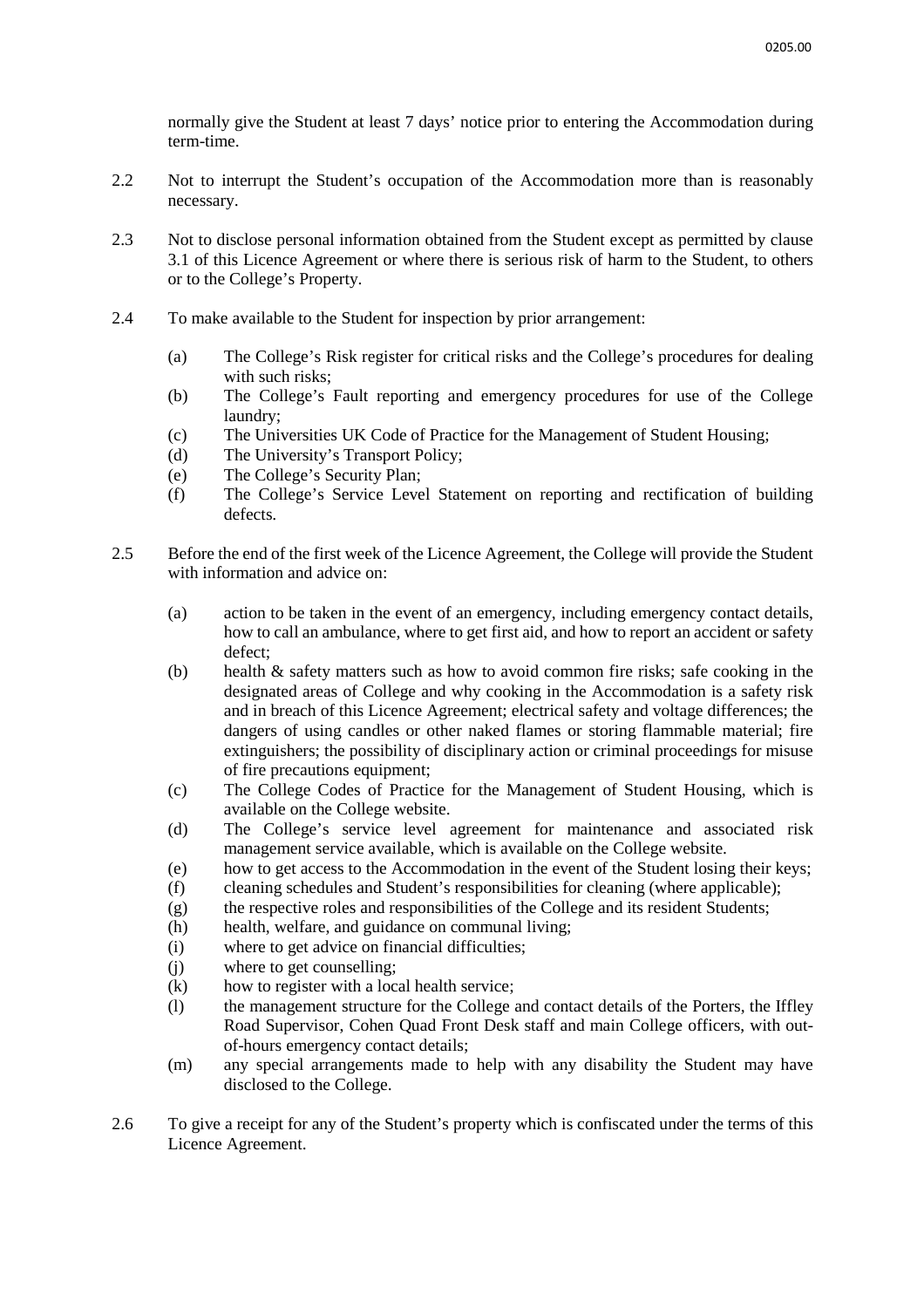- 2.7 To ensure security staff are clearly identified, and that any staff or contractors requiring access to the Accommodation carries and allows the Student to inspect appropriate identification documents.
- 2.8 Maintain any kitchen facilities in the College Common Parts in good order and repair, and keep any equipment there in proper working order. The College may remove faulty equipment without replacement.
- 2.9 To ensure clear and appropriate instructions for use are given for any equipment which the Student needs to operate in the College.

### **3. Other conditions**

- 3.0 The Student is responsible for the conduct of any invited visitor(s) in accordance with paragraphs 1.18 and 1.19.
- 3.1 The Student hereby authorises the College to use their personal data for all lawful purposes in connection with this Licence Agreement (including debt recovery, crime prevention, allocating rooms or where there is a serious risk of harm to the Student or to others or to the College's Property) and all matters arising from the Student's membership of the College and The University of Oxford.
- 3.2 The College's liability for loss or damage to person or property is excluded unless the loss or damage is caused by the College's negligence or breach of its obligations in this Licence Agreement. Personal belongings left at the College are at the Student's own risk.
- 3.3 The College is not liable to repair any damage caused by the Student unless the cost is met by insurance or by the Student (any excess on the policy being payable by the Student where the excess is due to the Student's breach of the terms of this Licence Agreement). This clause shall not apply where the College has an overriding statutory obligation to make the College safe.
- 3.4 The College may temporarily suspend use of the Common Parts and Common Rooms if they are not kept in a clean and tidy condition by the students using them.
- 3.5 This Licence Agreement does not affect the disciplinary powers of the College or of the University of Oxford.
- 3.6 The College is entitled, at the Student's expense (and having given the Student a reasonable opportunity to remove the article(s) themselves), to remove from the Accommodation or the Common Parts any article which constitutes an obstruction or a fire or health or safety risk but (unless perishable) will, if requested, return it to the Student on the termination of this Licence Agreement. The College is entitled to remove any item left in College by the Student at the end of each Licence Agreement and shall not be obliged to return it to the Student.
- 3.7 The Student occupies the Accommodation as a licensee only; no relationship of landlord and tenant is created between the College and the Student by this Licence Agreement. The College retains control, possession and management of the Accommodation and the Student has no right to exclude the College from the Accommodation.
- 3.8 Notices under this Licence Agreement must be in writing (which includes email) and the College's address for service is given on the first page of this Licence Agreement.
- 3.9 This Licence Agreement is not intended to confer any benefit to anyone who is not party to it.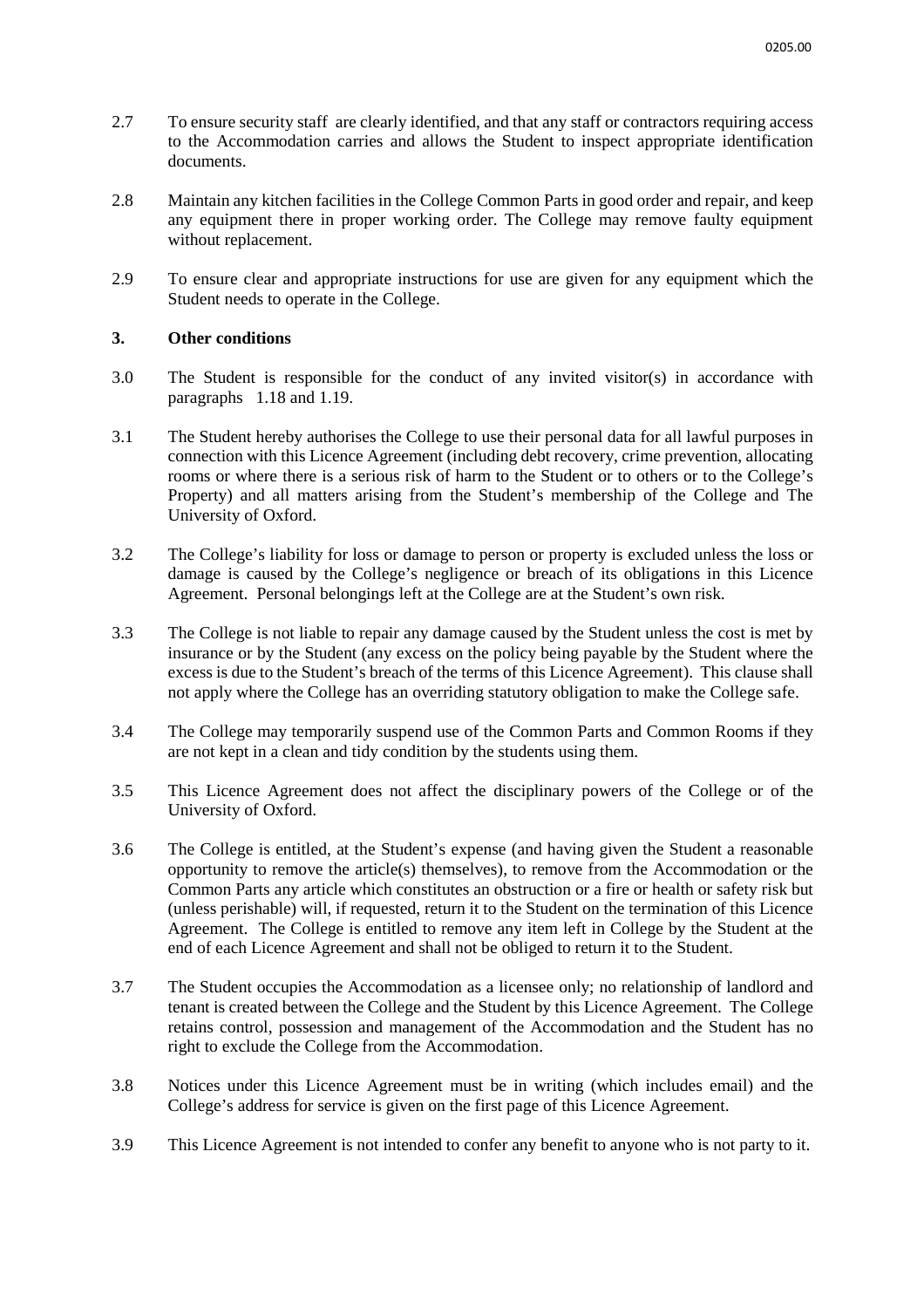3.10 This Licence Agreement and the policies referred to in it together with the Electrical Regulations, the College's Green/Red Books, Intranet pages, the College's Smoking Policy and the Student Finance Guide contains all the terms agreed to by the College and the Student at the time it comes into effect and any variation to the terms will only be effective if agreed between the Student and the College. The College will confirm any agreed variation to the Student in writing at the time the variation is made.

### **4. Termination of this Licence Agreement**

- 4.1 Unless the Student has made arrangements with the College Office for late arrival, this Licence Agreement will automatically terminate if the Student has not taken up residence within 7 days of the Licence Agreement.
- 4.2 The College may terminate this Licence Agreement at any time by serving notice on the Student if:
	- (a) Any payment is overdue by 21 days or more, or
	- (b) The Student is in serious or persistent breach of any of the Student's obligations as set out in the Green/Red Books, or
	- (c) The Student does not have status as a member of the College or of the University of Oxford
	- (d) In the reasonable opinion of the College the health or behaviour of the Student constitutes a serious risk to themselves or others or the College's or other people's property
- 4.3 The Student may only terminate this Licence Agreement in accordance with this clause, and will remain liable for the rent until:
	- (a) the Student has given 8 weeks' notice to the Accommodation Manager that they wishe to leave; **and**
	- (b) the Student makes payment for, or puts right to the College's reasonable satisfaction any breach of the Student's obligations in this Licence Agreement; **or**
	- (c) a replacement Student or College member who is reasonably satisfactory to the College as a tenant and who is not already a tenant of the College enters into a Licence Agreement with the College (the College will assist the Student in finding a replacement, but does not guarantee it will be able to find one); **and**

Conditions (b) to (d) in this clause shall not apply if the Student is able to show that the reason for termination is a serious or persistent breach of the College's obligations in this Licence Agreement. For the avoidance of doubt, the College will make vacated rooms available to other Students for room transfers, but room swaps will not be treated as replacements and refunds of rent will only be given where the void in the College caused by the Student's early departure has been filled and there is no loss to the College. The College shall be entitled to fill any rooms which are already vacant before allocating people on its waiting list to the Accommodation.

4.4 If this Licence Agreement is terminated early by either the College or the Student, the College will refund a fair proportion of pre-paid rent (after making any proper deductions to cover its losses) as soon as possible after the termination becomes effective but pre-paid rent will only be refunded for the period where the void in the residence caused by the Student's early departure has been filled and there is no loss to the College. If the College terminates under